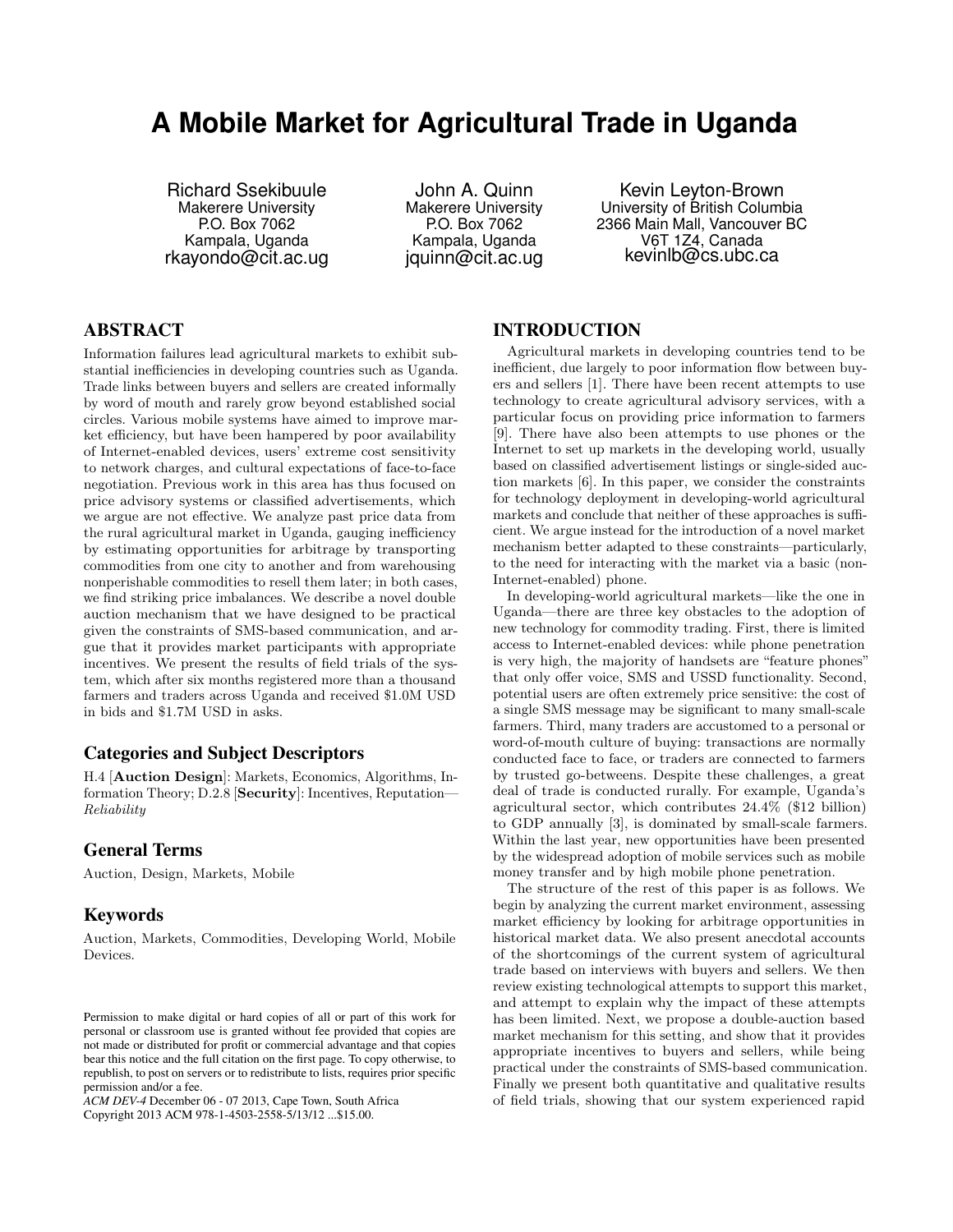|                | Plantain | Maize | Beans |
|----------------|----------|-------|-------|
| First quartile | $-16.0$  | 2.6   | 2.1   |
| Median         | 13.0     | 22.6  | 14.0  |
| Third quartile | 30.1     | 36.2  | 28.5  |
| Maximum        | 51.0     | 58.0  | 52.0  |

Table 1: Percentage return on investment (ROI) figures for spatial arbitrage on three different staple crops in the period January 2008 to October 2010. Given accurate real-time knowledge of prices in different locations and the ability to transport goods between markets with high price differences, consistently high profits would be achievable.

adoption and considerable trading activity.

The web interface for the implementation described in this paper can be accessed at http://kudu.ug.

## THE CURRENT MARKET

First, we present a quantitative analysis of market efficiency and a qualitative analysis of interviews with traders.

## Analysis of arbitrage opportunities

We begin with an analysis of the efficiency of agricultural markets in Uganda. One way to quantify this is by looking at arbitrage opportunities given past data. We analyzed historical data to estimate the profit or loss that would follow from a "spatial arbitrage" strategy: buying produce at the market price in one city, transporting it to another city (and paying transportation costs), and then immediately selling it at the market price in the second city. Similarly, we estimated the profit or loss that would follow from a "temporal arbitrage" strategy: buying produce at the market price, storing it for up to 18 months (and paying warehousing costs) and then reselling it at the market price.

In an efficient market, it should be impossible to make a consistent profit by following either of these strategies. (In particular, observe that further opportunities to profit from these strategies are "arbitraged away" when the strategies are employed: e.g., employing the spatial arbitrage strategy has the effect of increasing prices in the first city and decreasing prices in the second city.) The persistence of large arbitrage opportunities is thus indicative of a market failure such as poor availability of price information.

We now describe our methodology more specifically. To evaluate market efficiency for Ugandan agricultural produce, we analyzed market data from January 2008 to October 2010, obtained from the Famine Early Warning System Network (FEWS-NET) Uganda [7]. We considered market prices for Kampala (the capital city) and the towns of Lira, Masindi, Gulu and Mbarara. All of these towns are at least 200 Km from Kampala and at least 100 Km from each other.

To analyze the opportunities for spatial arbitrage, we estimated transportation cost per kilometer for a kilogram of produce for the years analyzed by taking into account prevailing prices for vehicle hire, fuel and other running costs. Our analysis evaluated the percentage return on investment (ROI) that could be achieved by transporting matooke (plantain), maize and beans from upcountry markets to Kampala. The results, summarized in Table 1, show that dramatic arbitrage opportunities exist; indeed, in some cases spatial arbitrage

strategies offered more than 50% profit.

To analyze temporal arbitrage opportunities, we took into account the cost of renting warehouse space and conducting insect treatments. Figure 1 shows our calculation of percentage profit for buying and holding beans. In Gulu, a town far from the capital, the potential gains and losses are high, and a simple strategy such as buying in the harvest months and selling during dry months can be highly profitable. This volatility was not present in the market for beans in the capital city, Kampala, which are closer to the marginal-at-best gains we would expect in an efficient market.

#### Interviews with farmers and traders

To gain further insight into the current operation of agricultural trade in Uganda, we interviewed farmers and traders in and around Kampala to learn about their subjective experience. Specifically, we met with five traders and seven farmers dealing in maize, beans, groundnuts and coffee. We were particularly interested in the trading process between wholesale dealers in Kampala and producers in the countryside. Confirming our quantitative findings, the findings from our interviews suggested that after goods arrive in urban markets, trading is more efficient and the potential gains from new market systems are smaller.

Overall, we learned that wholesale dealers commission trucks to pick up produce, and vary in the rural locations they are willing to travel to in order to find sellers. We found that communication between farmers and traders in the current trading environment has been greatly improved in recent years by the introduction of mobile phones and the wide coverage of the GSM network in the country. However, this communication has had little impact on the ways that farmers and traders actually find each other and conduct transactions. In particular, traders still rely on word of mouth for discovery of new farmers, and farmers still rely on informal links with a loosely connected network of brokers to sell their merchandise.

More specifically, we found that:

- The current trading environment has a high opportunity cost for both sellers and buyers. Farmers harvest their produce and wait by the roadside for traders to collect their merchandise, risking spoilage if there are no buyers. Similarly, traders bringing trucks from an urban market have to devote resources in traveling to areas in which they hope to buy produce without being sure of what they will find.
- Prices for farmers' produce are negotiated when traders arrive. Traders incur higher transaction costs in finding trading partners, but also tend to have a stronger bargaining position because they have a greater number of options in their trading partners and access to better price information. Farmers with fresh produce can be forced to sell at a low price when faced with potential spoilage if no agreement is reached.
- Farmers take longer to learn of changes in supply and demand than traders. The profits resulting from short term spikes in urban wholesale prices therefore tend to be taken by traders.
- Traders can face considerable uncertainty in finding the goods they are looking for. Local brokers in rural locations advise traders about farms with produce ready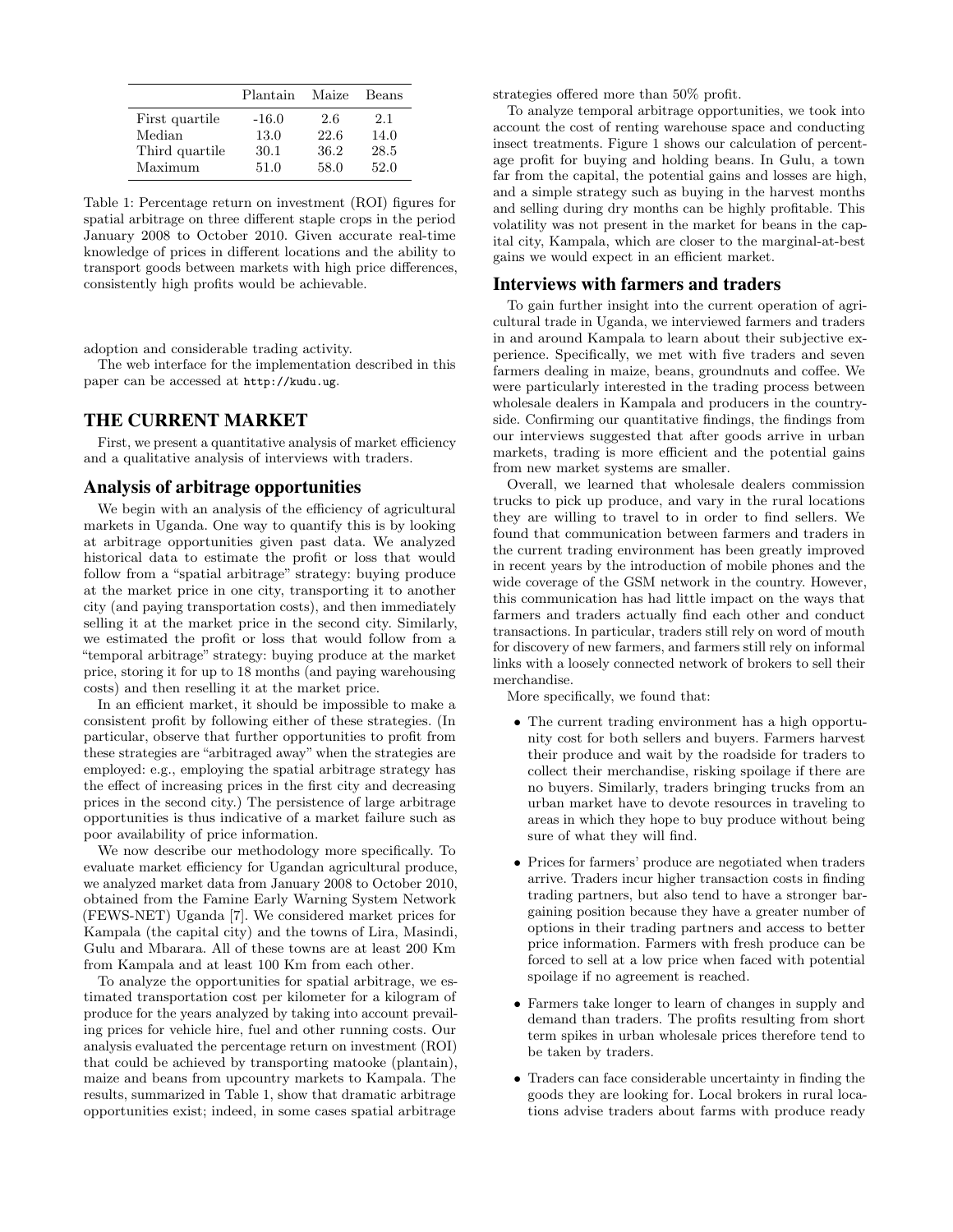

Figure 1: Temporal arbitrage opportunities for beans in the town of Gulu and the capital city Kampala. The hue indicates the percentage profit from buying and selling beans at different times, taking into account the costs of storage. A simple trading strategy such as buying in months of production and selling in months of dry weather (For Gulu, buying in December-March and selling in June-September; for Kampala, buying in January-March and June, selling in August-October and May) can be highly profitable in Gulu, less so in the urban market of Kampala which operates more effectively.

to sell, but traders find this process unreliable. Traders may try to get a seller to agree to reserve their produce (though without settling on a price, as mentioned above), relying on gentleman's agreements established through mobile phone calls and broker contacts. Despite entering into such agreements, farmers may sell to the traders or brokers that show up first.

#### Obstacles to mobile trade

These qualitative and quantitative findings suggest that electronic markets would have much to offer participants in Uganda's agricultural market. However, such markets face many practical obstacles. Specifically:

- The costs of SMS messages pose a barrier to participation in mobile-phone-based auctions, particularly if a large number of SMS messages needs to be exchanged to conduct a trade. To put this argument into perspective, we analyze revenues for a farmer expecting to harvest 100 kilograms of maize grain. This farmer would expect a gross revenue of 50,000 UGX (\$20 USD) given a conservative price of 500 UGX per kilogram of maize grain. Getting the grain ready to sell requires field maintenance over 6 months of growing the maize and approximately a month of drying the grain. Thus, the grain yields the farmer approximately 240 UGX (or about \$0.10 USD) per day over these seven months. In contrast, the average rate for a single SMS message on Ugandan networks is 100 UGX (\$0.04 USD).
- Traders are accustomed to physically examining goods before purchasing, claiming "seeing is believing." They may feel skepticism about whether a farmer will provide merchandise in the quality and quantities agreed upon electronically through a mobile-phone market system.
- Traders are accustomed to finding sellers through personal recommendations, and may be reluctant to trust

a seller matched to them by an automated system. For example, we heard a concern from an urban trader that thieves might pose as sellers with cheap produce on a mobile market system in order to lure them to a remote location and rob them.

- Farmers may deliberately misinform traders about the quality and quantities of their products.
- Buyers who have committed to a farmer remotely may fail to arrive at the farmers' residences or markets to pay and take collection. Farmers are accustomed to immediate physical cash payments.
- Most farmers, traders and brokers are neither good writers nor readers. A complex SMS interface for participation in the trade would limit accessibility.

# EXISTING SYSTEMS

We now review existing technological systems for supporting markets in the developing world and discuss some of the reasons that their impact has been limited. Most existing work has been on price advisory systems [9]. FarmGain Africa Ltd (http://farmgainafrica.org) is a firm that specializes in market information for agro-business development. Farmgain has been providing market information to rural farmers over radio and SMS, and also offers an alternate web interface for Internet-connected users. Prices are obtained from retail and wholesale markets spanning Uganda and Kenya. Warid Telecom (http://www.waridtel.co.ug) has implemented a SIM toolkit application that distributes market information obtained from FarmGain. Since September 1999, Foodnet (http://www.foodnet.cgiar.org), with support from the International Institute of Tropical Agriculture (IITA) (http://www.iita.org), has collected daily data from 19 (mainly wholesale) markets across Uganda. Initially this information was disseminated through national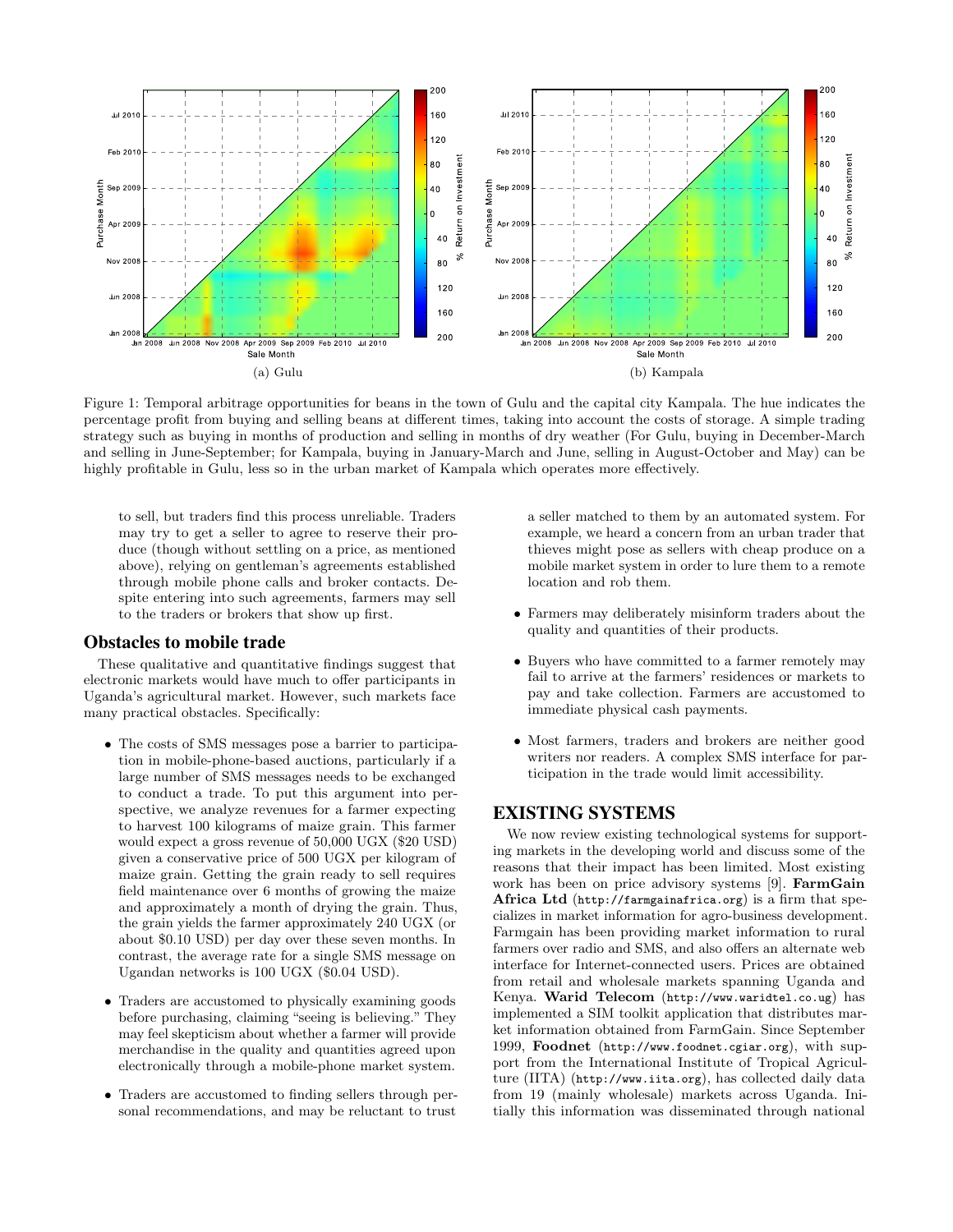newspapers, email, fax, radio stations, government departments and agricultural development agencies. In July of 2008, FIT Uganda (http://www.fituganda.com)—a private sector business consulting firm that provides capacity building to SMEs—launched an agricultural market information service to provide real-time market information to subscribers. The Grameen Foundation (http://www.grameenfoundation.org), with local telecom service provider MTN, launched "village phones" to extend mobile phone services to remote areas of Uganda. These village phones were also used to pioneer initiatives for providing agricultural market information to the rural poor via group-led or call-center units. A collaboration by the Grameen Foundation, Google and MTN was started to develop a suite of mobile applications to provide market linkage information between buyers and sellers. A mobile based service known as Google Trader (http: //www.google.co.ug/local/trader) was launched in 2009 as a result of this collaboration. Google Trader is essentially a classified advertisement service, providing listings of general merchandise (agriculture, appliances, housing, etc) with their price information, location and contacts through web and SMS interfaces.

#### Shortcomings of price advisory systems

Price advisory systems are ineffective for several reasons. First, there can be problems with data accuracy and relevance. Information is gathered by asking buyers and sellers to report the current price for different products. However, both parties are biased, and reported prices may therefore fail to accurately reflect actual sales taking place. Even when price estimates do accurately reflect actual sales in one place, they often fail to reflect prices for individuals of different circumstances across a wider region. For example, a farmer selling goods who is located a long way down a bad road will be able to sell good at a lower price than a farmer conveniently located next to a highway. In addition, only mean prices are reported, giving no indication of supply and demand curves. Price information is therefore unhelpful to farmers who are very eager to sell even at a low price, or farmers who have less need to sell and are prepared to wait for a high price.

The structure of most advisory services also fails to provide detail about produce specifications. For example, we found that all price information provided by FEWSNET does not contain species information. This is important because prices can vary by 20% between different species of crops such as beans, potatoes, coffee and rice.

# Shortcomings of classified listings and singlesided auctions

Classified listings, in which sellers and buyers post descriptions and offered prices, are problematic when the mode of communication is SMS on a simple phone, because the medium makes it impractical to view the details of more than one or two items. Single-sided auction markets, in which buyers view and bid on individual items, have the same problem, and indeed may require even more communication to complete a trade. Such markets are not well suited to commodity trading, as they do not take into account the fact that commodities are inherently exchangeable and thus not every potential match needs to be viewed by a buyer or seller.

An auction market system known as "Robit" was proposed by Reda et al. [14] for use in settings where communication channels are narrow and possibly expensive, through the use of SMS and telephony voice kiosks. Robit makes use of a second price auction design mechanism for commodity trading. The implementation also makes use of a communication platform called Sulula [15] which provides a reliable connectivity with caching for individuals in constrained environments. While this work is interesting and useful to the research community, we have three main concerns about its practicality. First, the proposed scheme is silent about what happens when a buyer or seller has more than one match for their bid or ask; we assume that the user will be presented with possible matches one at a time following a right-of-first-refusal protocol. This means that users need to look through a list of matches for bids or asks. This is likely to be problematic for users with 'feature-phones' that have limited space for display. Second, another problem is SMS costs. Market participants would bear higher costs with the greater amount of traffic required by this system; furthermore, it would also be unsustainable for the system operator, which would be required to send a large amount of acknowledgment and notification messages. Third, Robit addresses the information asymmetry problem by providing voice product descriptions. While these descriptions may be more engaging for participants, we worry that they would do little to discourage dishonest product descriptions.

## DOUBLE AUCTION DESIGN

We now describe our design of an auction mechanism to support SMS-based trading of agricultural commodities in developing countries. We propose a double auction market (see, e.g., [8]) in which buyers and sellers submit binding bids asynchronously, and the system periodically clears the market, matching compatible buyers and sellers and setting prices that are agreeable to both.

We assume a set of buyers  $B$ , a set of sellers  $S$ , and a set of mutually exclusive locations L. We represent the distance between any two locations using a function  $d: L^2 \to \mathbb{R}$ . C is a set of commodity types to be traded. An ask is a tuple  $\theta_i = (l_i, c_i, q_i, a_i)$ , specifying that seller located at  $l_i \in L$  has  $q_i \in \mathbb{N}$  units of commodity  $c_i \in C$  that they are willing to sell at  $a_i \in \mathbb{R}_+$  per unit. A **bid** is a tuple  $\lambda_j = (l_j, c_j, q_j, b_j, L_j)$ , specifying that a buyer located at  $l_i$  is willing to pay up to  $b_i$ per unit for  $q_j$  units of commodity  $c_j$  in any location within  $L_j \subset L$ . A bid  $\theta_i$  and an ask  $\lambda_j$  are **feasible** iff  $c_i = c_j$ ,  $l_i \in L_j$  and  $a_i \leq b_j$ .

The goal of the market mechanism is to find a matching from amongst the feasible pairs. Whenever a bid and ask are matched, we set the price to be the same as the ask price. We consider the fact that buyers prefer geographically closer asks, although we do not know exactly how much each buyer values a given reduction in distance. We propose a greedy algorithm to perform matches, which cycles through the bids, offering time-limited matches to buyers that are Pareto optimal with respect to distance and price. Specifically, we consider bids in the order received, and iterate through the following steps (explained more formally as Algorithm 1):

- 1. For the next unmatched bid  $\lambda_i$ , calculate the set of feasible asks  $A_i$ .
- 2. Discard all asks from  $A_i$  that have been offered to another buyer.
- 3. Further discard all asks from  $A_j$  that are not on the Pareto frontier trading off between distance and price.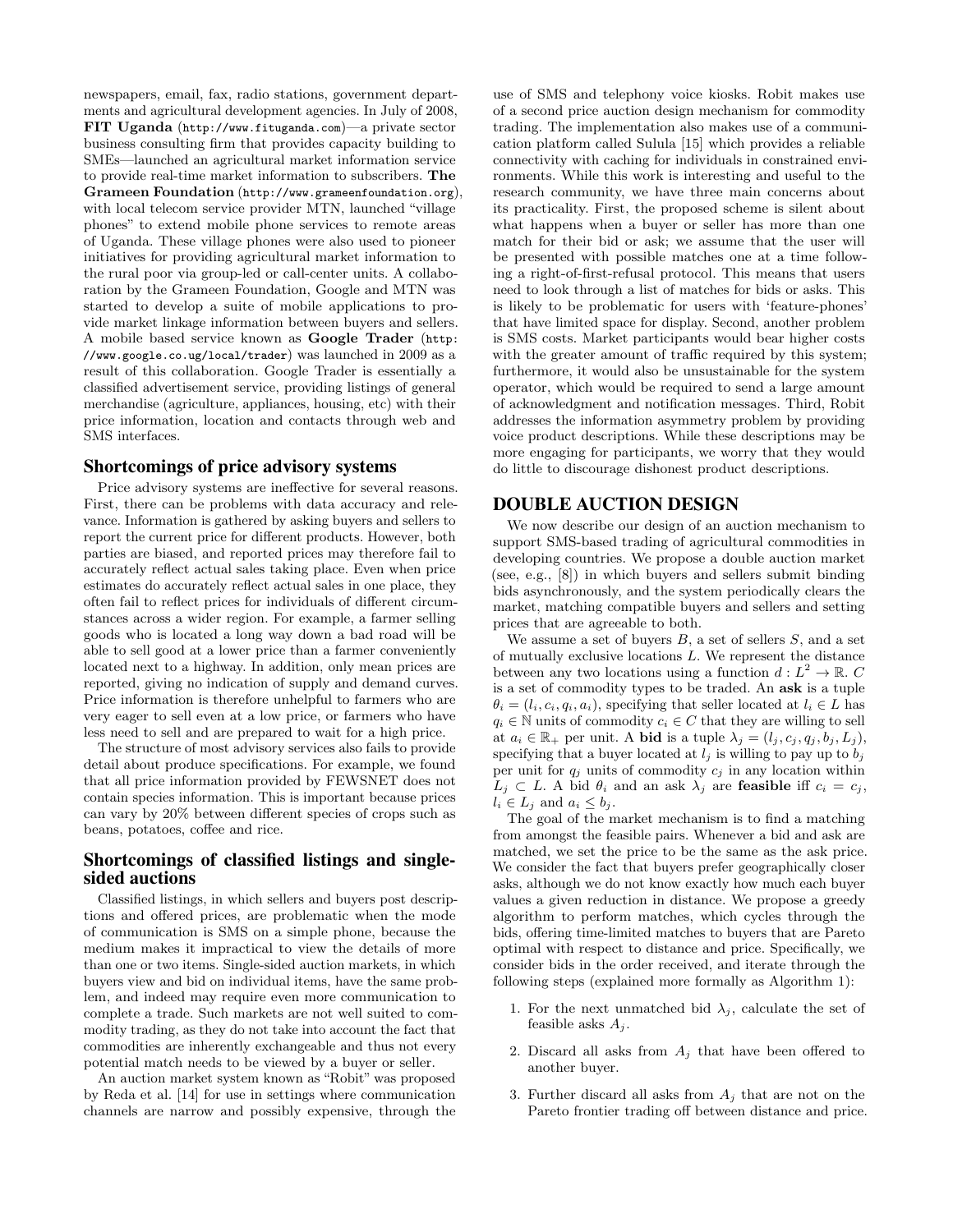Algorithm 1: Assignment of asks and bids

 $\mathcal{A} \leftarrow \mathcal{A} \setminus \theta_l$ 

**Input:** A set of Asks  $(A = \{\theta_1, \ldots, \theta_n\})$  and a set of Bids  $(\mathcal{B} = {\lambda_1, \ldots, \lambda_n} )$ **Output:** A set M containing tuples  $(\lambda_i, \theta_i)$  for matches between various bids and asks  $\mathcal{M} \leftarrow \emptyset$ ; for  $\lambda_i \in \mathcal{B}$  do  $A_i \leftarrow \emptyset$ ;  $/*$  Find all feasible asks  $*/$ for  $\theta_i \in A$  in decreasing order of  $q_i$  do if  $(c_j = c_i) \wedge (l_i \in L_j) \mathcal{B} (a_i \leq b_j)$  then  $\mathcal{A}_j \leftarrow \{ \mathcal{A}_j \cup \theta_i \}$ /\* Keep only Pareto-optimal asks \*/ for  $\theta_i \in A_j$  do for  $\theta_k \in A_j$  do if  $a_k \ge a_i \wedge d(l_j, l_k) \ge d(l_j, l_i) \wedge (a_k >$  $a_i\vee d(l_j,l_k)>d(l_j,l_i))$  then  $\mathcal{A}_j \leftarrow \mathcal{A}_j \setminus \theta_k$ /\* Select ask with largest quantity \*/ find  $\theta_l$  s.t  $q_l \ge q_i \ \forall \ \theta_i \in \mathcal{A}_j \setminus \theta_l$ ;  $\mathcal{M} \leftarrow \mathcal{M} \cup (\lambda_j, \theta_l)$ ;

(That is, we discard each  $\theta_i \in A_j$  for which there exists another  $\theta_k \in A_j$  such that  $a_k \leq a_i$ ,  $d(l_j, l_k) \leq d(l_j, l_i)$ , and either  $a_k < a_i$  or  $d(l_j, l_k) < d(l_j, l_i)$ .

- 4. If  $A_j$  is nonempty, choose the  $a_j \in A_j$  for which  $q_j$  is greatest and make a time-limited offer to the buyer who submitted the bid  $\lambda_i$ . Mark that ask as being under offer.
- 5. If any offers have been accepted by buyers, match the corresponding bid and ask. If any offers have expired or are rejected by buyers, mark them as not under offer and delete the corresponding bids and asks as feasible pairs.
- 6. If any feasible pairs remain, return to step 1.

We note that this greedy clearing algorithm could be replaced with one that optimizes the quality of the matching using (e.g.) a mixed-integer programming formulation. However, observe that we face an online optimization problem: the rejection of a match by either party requires us to rematch the corresponding ask and bid. Because we do not know which matches will be rejected, it is therefore impossible for us to clear the whole market in a single, offline step. In ongoing work we are investigating whether we can improve market outcomes by leveraging more powerful clearing algorithms, and if so, whether these improved outcomes justify the increased computational cost of clearing.

# Incentives for truthful bidding

Our auction mechanism offers buyers the dominant strategy of bidding truthfully. Thus, they do not need to reason about each other's bids in order to maximize their utility.

To back up this claim, we introduce notion for bidder utilities. Let  $v_j$  be the price at which the buyer expects to resell the produce in the market, and  $v_i$  be the cost incurred by the farmer to grow and harvest the produce. A buyer  $j$ 's utility for trading at clearing price p is then  $u_i = v_i - p$ ; a seller *i*'s utility is  $u_i = p - v_i$ . Our mechanism always sets the clearing price to the seller's ask price  $a_i$ , and matches a buyer with a seller whenever the buyer's bid weakly exceeds the ask price  $(b_j \geq a_i)$ . A bid is truthful if  $b_j = v_j$ .

PROPOSITION 1. Buyers who want to trade only with a single seller have the dominant strategy of bidding truthfully under our double-auction protocol.

PROOF. The result follows directly from the fact that truthful bidding is a dominant strategy in second-price auctions; nevertheless, because the proof is simple, we reproduce it here. If a buyer bids some amount  $b_i > v_i$ , he would either fail to get matched (obtaining utility 0) or get matched to items whose ask price  $a_i \leq b_j$ , being required to pay the ask price  $a_i$ . If  $a_i \leq v_i$ , the outcome is the same as under truthful bidding, and so the buyer might as well have bid truthfully. If  $a_i > v_j$ , the buyer pays more than he thinks the goods are worth, implying that he would have preferred not to trade. Similarly, if a buyer bids  $b_i < v_i$ , he would either receive the same match as before—meaning that he might as well have bid truthfully—or he would fail to be matched at a price  $a_i < v_i$  at which he would have profited.  $\Box$ 

Observe that this result does not hold if buyers want to trade with many sellers and have complex preferences that cannot be expressed in our bidding language; e.g., nonlinear preferences over bundles of goods, such as a desire to buy enough produce to completely fill a truck, but no desire for produce beyond this amount. Even in this case, second-price bidding simplifies the strategic problem for buyers, albeit leaving sellers to their own devices.

We designed our market to favor buyers because our interviews made it clear that sellers (farmers) are much more desperate to trade, meaning that they are most interested in seeing more trades occur. Buyers also tend to be much more sophisticated traders, making them more likely to manipulate the system with untruthful bids if not offered dominant strategies. One might hope that dominant strategies could be offered to traders on both sides of the market; unfortunately, this is impossible in any efficient market that does not operate at an (unbounded) loss [11, 10].

## Price discovery

One substantial benefit of an electronic market is that it produces up-to-date price information that can be shared with market participants. In our design, such information is particularly valuable to sellers, since they can benefit by reasoning about likely market prices when deciding how to bid. (In contrast, because our market design offers dominant strategies to many buyers, they have much less need to pay attention to historical price information.) To meet this need, our implemented auction system provides an interface through which buyers and sellers can learn the previous day's prices for given commodities.

## Robustness to shill bidding

A shill bidder is an insincere bidder (or, in some cases, a sincere bidder bidding under a second identity) who bids in order to extract more surplus from a sincere bidder. Our market design is robust against shill bidders, as follows. Because both sides of the market make sealed-bid offers that are revealed only when the market clears, neither side has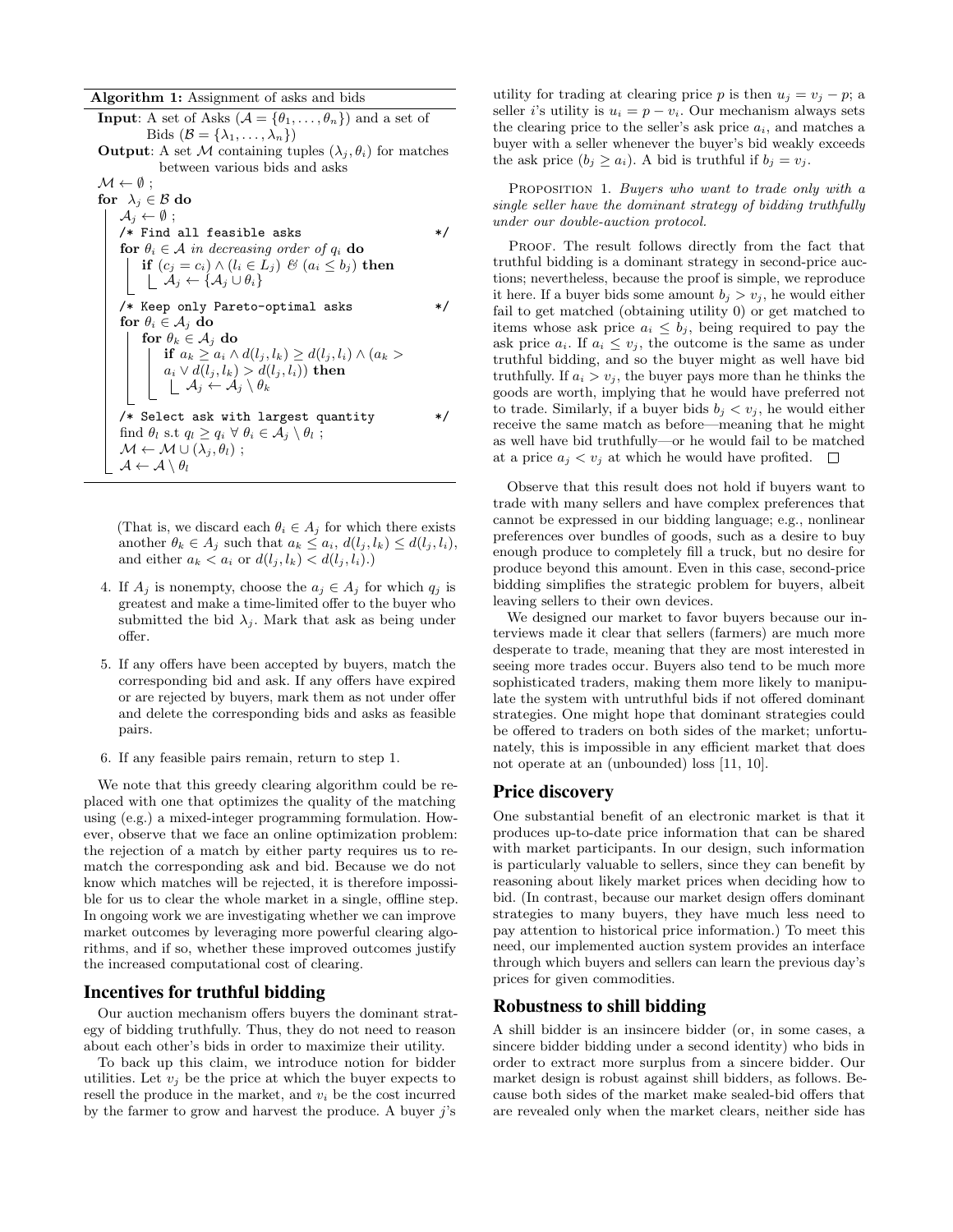the opportunity to place shill bids in response to information learned about a counterparty's bid. Placing extra bids under a false identity cannot benefit a buyer, because he already obtains all of the surplus in any trade, with the seller taking the amount of his own bid. Thus, shill bidding will only drive up the price a buyer pays. A shill bid can indeed yield a higher price for a seller; however, the effect is identical to placing a higher bid, making shill bidding useless.

#### Practical advantages of the auction design

We now discuss why this auction design is well suited to the constraints of developing-world agricultural commodity trading identified earlier. First, the sealed-bid, double auction mechanism requires very little communication between traders and the market. Each user has only to submit their bid or ask, and (in the case of buyers) to respond to individual offers. SMS costs are therefore kept low.

The process for dealing with location is necessary because it would be quite complicated for a buyer to specify the price they would be happy with at several distances from their home market, which might involve factors such as vehicles available to the buyer, road condition, and so on. A simpler alternative is to offer buyers a small number of Pareto optimal matches, and let them choose their preferred tradeoff themselves. The ability to specify simple bids covering large areas is necessary in order to make offers to buyers outside their accustomed trading areas, thus avoiding a fragmented market.

We note that once a price is proposed to both buyer and seller, it can be advantageous to allow them to negotiate further at the point of collection. It is important for the proposed system to provide room for negotiation in order to achieve wide acceptance by users, particularly as a mobile market system has the problem of not being able to specify in detail the quality of a product as accurately as a buyer would be accustomed to in face-to-face dealing. Indeed, this explains why our system does not allow for the specification of produce quality. (We note that produce of different qualities could in principle be represented as different commodities, in which case we could extend our definition of feasibility, since bids should be matchable to asks where the produce is either of the quality specified or higher.) Instead, we quote all prices for a baseline quality level, and allow traders to negotiate after a match has been made in the event that quality falls above or below this baseline.

#### Robustness and user reputation

Trust can be difficult to achieve in electronic markets: when market participants are relatively anonymous, bad behavior (failure to honor an agreement; attempting to trade in produce which is adulterated or otherwise below a reasonable standard) can go unpunished, and traders therefore become cautious. To mitigate this problem, it is necessary to institute some kind of reputation system in the market, to give traders information about the reliability of the buyers or sellers with whom they are matched  $[2, 5, 4, 16, 12]$ .

The most common form of reputation system asks traders to rate their counterparty after a trade has occurred. (For example, such a system is prominently used by eBay.) However, we did not consider such a system to be appropriate in our setting. For example, we were concerned that a buyer could extort a positive rating from a seller at the moment of sale. We thus sought an alternate reputation system. Our goal was to construct a system that would be resistant to the following forms of attack:

- (self-promotion) users can dishonestly increase their own ratings;
- (slander) users can insincerely decrease the ratings of others;
- (whitewashing) users can discard an account with a bad rating and obtain better reputation by starting anew;
- (sybil) users can create false profiles and use them to give themselves a positive rating.

We elected to use a reputation system with two components. First, we track positive ratings implicitly, via trades that are accepted by both parties. Second, we track negative ratings explicitly, by giving participants the opportunity to blacklist the mobile numbers of counterparties with whom they have previously been matched, and with whom they want to be guaranteed never again to be matched.

This system resists the four forms of attack previously discussed as follows.

- (self-promotion) Positive ratings in the market are captured from successful completed transactions as opposed to user-submitted ratings. In our scheme selfpromotion is not possible since all participants are considered to have behaved positively towards each other unless they are blacklisted.
- (slander) Slander is costly, as false blacklisting denies a trader future access to a counterparty. This strongly reduces the possibility of participants threatening each other with low rating scores. Furthermore, since blacklisting is only allowed between parties that transacted, bulk slander is impossible.
- (whitewashing) The attachment of mobile numbers to the registration process imposes a cost to whitewashing: the registered mobile numbers are the ones that the market system uses for communication purposes.
- (sybil) The success of sybil attacks depends on the cost required for creating a new profile [4, 13]. In our system, the centralized user registration process increases the cost of sybil attacks: each sybil profile needs a distinct, active phone number to participate in the market.

# PRACTICAL IMPLEMENTATION

We implemented an auction system based on the above mechanism, offering users both SMS and web interfaces. The SMS interface is accessed using a 4 digit short-code that is easy for users to remember, and is available in three languages: English, Luganda and Luo. Since most users in Uganda and other developing countries use low-end mobile devices, SMS is the main form of interaction with the system.

We also implemented a web interface, with the aim of facilitating more complex transactions for bulk buyers and sellers. Unlike the SMS interface where buyers and sellers are presented with a single dominant match on the Pareto frontier to accept or reject, the web interface presents a list of candidate matches.

Finally, we provide a helpline number with all SMS communications, which helps users who are unable to manage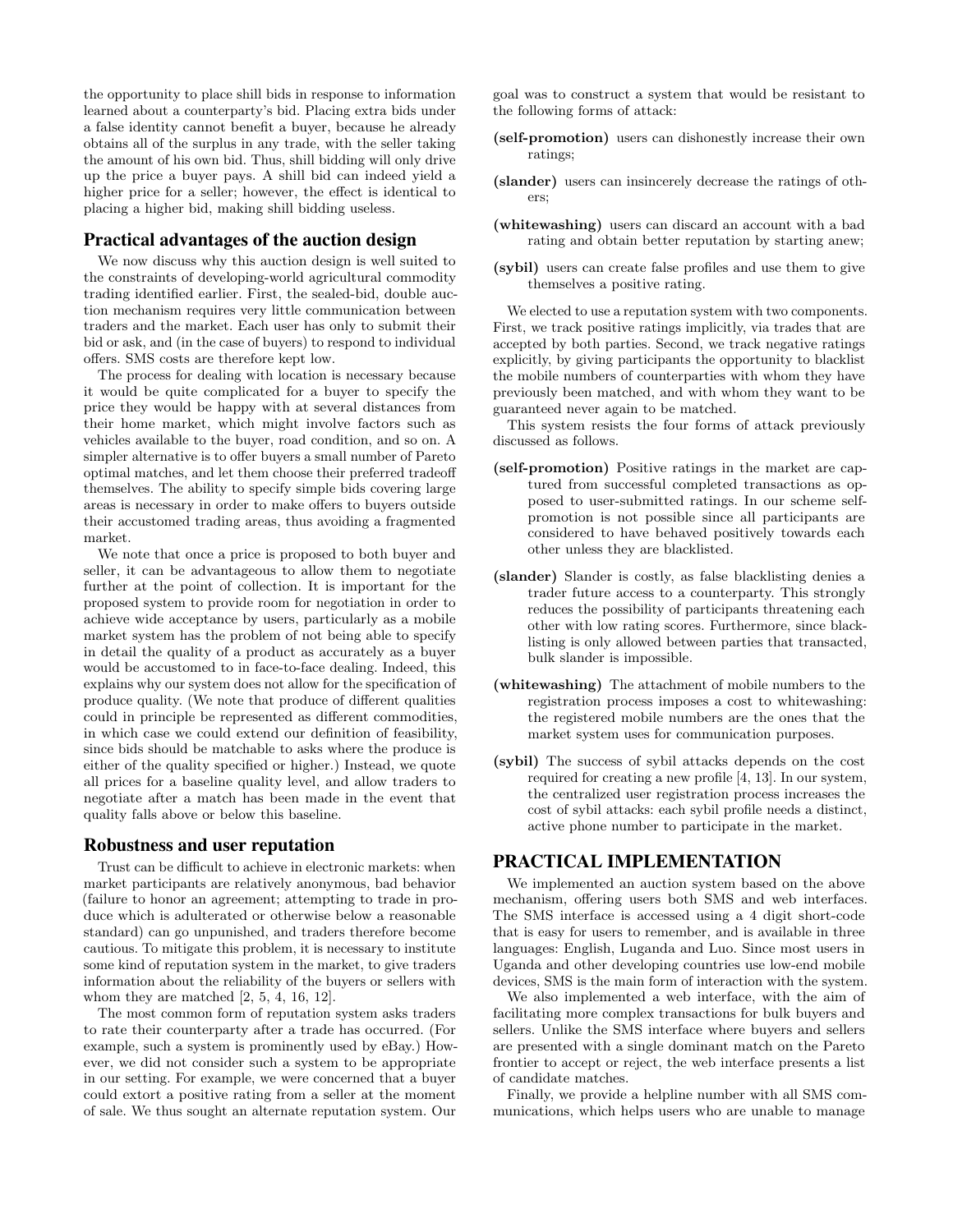either of the above to verbally communicate their bids and asks. In practice we have also found it necessary to call back users who send unintelligible SMS messages.

The matching process occurs once per day. The matched asks to a bid are reserved for a specific period and during this time, those asks are not available for matching with any other bid. When the waiting period expires without the buyer accepting or rejecting, the asks are put back to a pool of available asks. While traders are asked to acknowledge acceptance or rejection of matches, we found that not all did so; knowing which matches have been accepted by both parties has therefore posed something of a challenge. We addressed this issue by matching a particular ask only a certain number of times, and assume thereafter that it has either been accepted or should be expired.

In addition to pages for buying and selling, our web interface offers a price discovery page for users to obtain price information based on locations in the country for a specified past number of days. Locations in the Ugandan setting have been defined to the level of parishes (the smallest administrative region in Uganda, with 6254 parishes in the country). This gives a high precision for location based price discovery services. More specifically, we defined each location as the centroid of a parish, and calculate  $d(l_i, l_j)$  as Euclidean distance from this point.

When a new user sends any message to the system, they are first asked to provide their home parish. Following this registration step, the SMS interaction between farmers, traders and the market is keyword based and is structured as described in the following sections.

## Farmer Asks

Farmers submit their asks to the market using a SELL keyword in their SMS message sent to 8228. An example SMS to sell 4500 kilograms of beans at UGX 900 would be defined in an ask SMS as follows; "SELL BEANS 4500 900". The farmer would receive an acknowledgement with an Ask ID that can be used for follow-up inquiries. Note that farmers are not required to include their location information since this information is already part of their profile.

During buying and selling there is no attempt to differentiate the quality of produce on offer; we ask farmers and traders to assume 'fair-average-quality' (normally produce that is not cleanly sorted or graded). This allowed us to keep the format of the SMS message simple. Buyers are able to inspect produce and renegotiate if necessary before making final payments.

# Trader Bids

The trader bid submission follows an SMS syntax similar to that of farmers, except that the keyword changes to BUY. A trader who wishes to purchase 5000 kilograms of beans at UGX 800 would send the message "BUY BEANS 5000 800". Such a bid will attract a possibility of matches for beans across all locations in the country. Traders can optionally include location filters so that their bid matches with asks are restricted to a particular location. Such a message will be constructed as follows; "BUY [PRODUCE] [QUANTITY] [UNIT PRICE] [LOCATION]". Bids can be made on regions (5 across the country), districts (112) or parishes (6254).

| Month | Total Asks | Total Bids |
|-------|------------|------------|
| Jan   | 56         | 23         |
| Feb   | 130        | 61         |
| Mar   | 210        | 173        |
| Apr   | 378        | 268        |
| May   | 469        | 284        |
| Jun   | 500        | 285        |

Table 2: Cumulative numbers of asks and bids received in the period January–June 2013.

# Market Matches

Market matches are made using the double auction mechanism described above. Matches are not permitted if either trader blacklisted the other. Buyers are given a set of candidate offers along the Pareto frontier trading off price and distance. The accept or reject request contains the clearing price and location of the seller. Buyers are expected to respond in an SMS quoting the ID of the match. The syntax for an ACCEPT or REJECT SMS is "ACCEPT | REJECT [MATCH ID]". The match ID is typically a system-generated integer. The implementation ensures that buyers can only reject matches that belong to them; other REJECT or AC-CEPT requests are ignored. The request to accept or reject is time limited; if the buyer does not respond after the specified period, then the match is removed and placed back to the pool of available asks. The same happens when a buyer rejects the offer. As noted above, however, this functionality was rarely used in practice, and so we set a limit on the number of times a particular ask can be matched.

#### Price Discovery

Since this is an auction system where users do not know ahead of time what typical buying and selling prices will be, the system provides an SMS interface for users to learn produce price information. The price discovery specification is similar to that of the web interface. The SMS interface uses the PRICE keyword and the syntax is as follows; "PRICE [PRODUCE] [LOCATION] [NUMBER of DAY]". In this syntax, location and number of days are optional. The user can simply send "PRICE [PRODUCE]" and they will receive price information for a given produce for the past 7 days in Uganda. If location and time parameters are specified, then price discovery will only provide price information for a particular location for the requested number of days.

#### Blacklisting

If buyers or sellers have a negative experience of dealing with somebody they have been matched with, they are encouraged to blacklist that user by sending a message of the form "BLOCK [PHONE NUMBER]". This results in that buyer and seller never being matched again, and provides important information about the reliability of users.

## RESULTS AND EVALUATION

In order to evaluate our market design approach and environmental assumptions, we conducted field trials in separate phases, the first during September 2012 aimed at testing basic usability assumptions, and the main phase beginning in January 2013 and still active at the time of writing.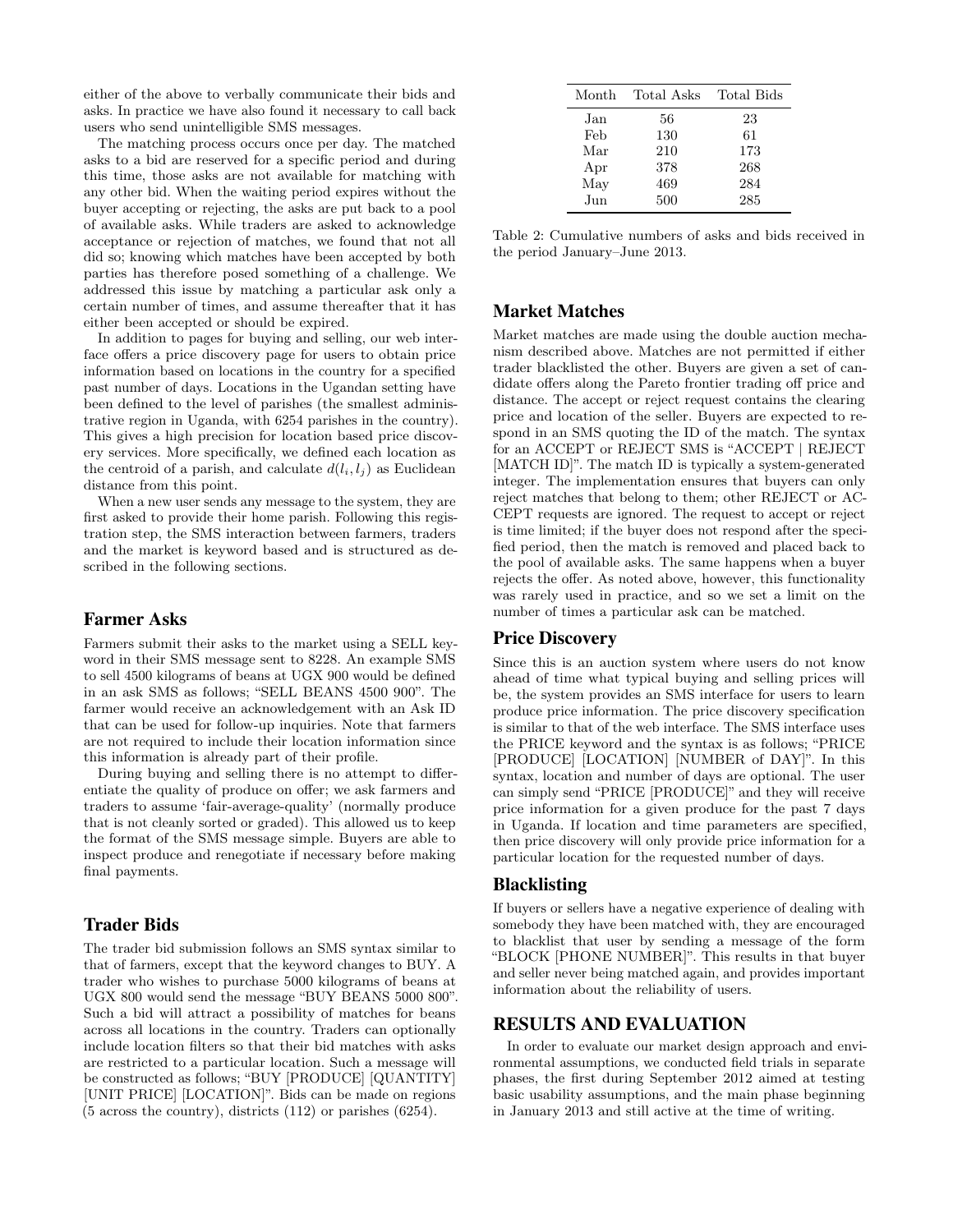

Figure 2: Distribution of bids and asks for all products in the market.



Figure 3: User registration in the market.

From the initial phase, the system was made accessible to users throughout Uganda via a toll-free SMS short code. We communicated information about using the system to sellers with a series of meetings in districts in farming-intensive regions of Uganda's central region, as well as via radio broadcasts. Buyers were also targeted using radio broadcasts in Kampala, and with visits to wholesale markets to hand out flyers and explain the system to potential users. We began with four commonly traded staple crops (coffee, maize, beans and peanuts) and added new produce categories to the system on demand. Currently there are 70 produce categories.

## Quantitative results

The auction market has been active since January 2013 and has been available mostly in the central and southwestern areas of Uganda. A total of 1024 traders and farmers were registered between January and July, 2013. The total count of bids and asks was 285 and 520 respectively. Not all registered users submitted bids and asks: 219 users only used the system to ask for commodity prices. The total value of asks from sellers was USD \$1,700,000, and the total value of bids from buyers was USD \$960,000. Table 2 shows the



Figure 4: Distribution of user submissions to the market.

cumulative numbers of bids and asks each month. Bids and asks tended to be large quantities from wholesale traders; for instance the largest bid received was for 120,000 Kg of maize (we verified the details with the buyer and found the bid to be genuine). We received 53 bids and 94 asks for quantities exceeding 10,000 Kg. Figure 2 shows the distribution of bids and ask values for all products in the market.

Table 4 shows the total quantities of bids on the five produce categories with the highest total bid values, and Table 3 shows the total quantities of asks on the five produce categories with the highest total ask values.

We observed that market activity was highly dependent on the frequency of radio adverts. The increase in the number of bids and asks was significantly higher in months that had a higher frequency of adverts than those months with fewer adverts. We attribute the low growth in May and June to this factor.

We sampled 30 unique mobile numbers from a list of 1,748 matches that occurred in the market between the first of January and the first of July, 2013. We identified 4 users that registered successful transactions that led to exchange of money, representing a 13.3% success rate, albeit in a small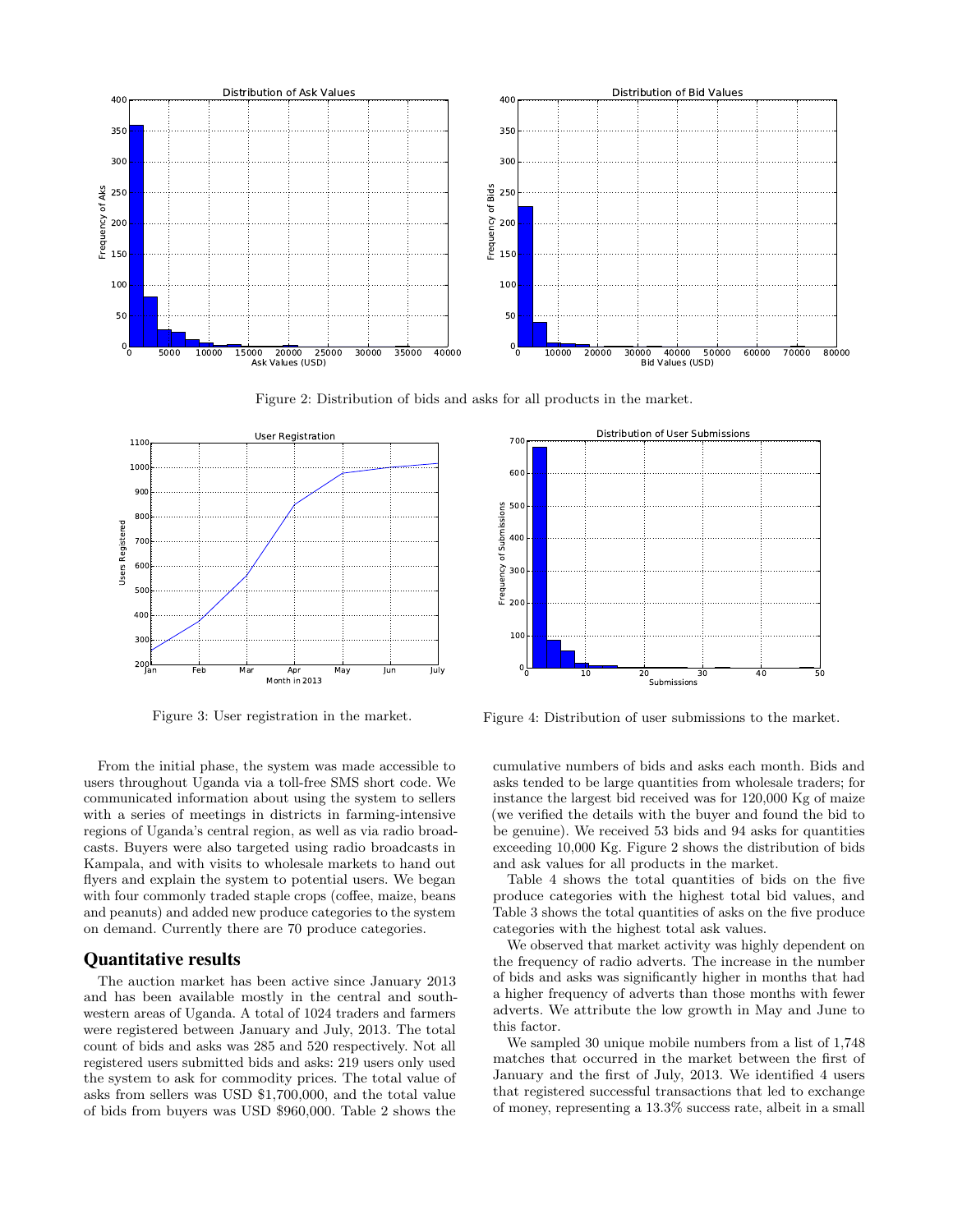| Produce type     | Total ask quantity |
|------------------|--------------------|
| Peanuts          | 512,375 Kg         |
| Maize            | 1,711,935 Kg       |
| Beans mixed      | 114,900 Kg         |
| Coffee (Robusta) | 36,800 Kg          |
| Sweet Potatoes   | $2,221$ Sacks      |

Table 3: Quantities of the five categories of produce with the highest aggregate ask value.

sample. We also received calls from 28 buyers and sellers who offered (unsolicited) feedback by calling the helpline number, which helped us to confirm that real trade was occurring as a result of the matches proposed by the system.

#### Evaluation of user perceptions and experiences

The market system registered its first 500 users in February 2013, a month and half after starting the pilot (see Figure 3). We were encouraged by such rapid adoption, considering that users had no previous experience with a similar system.

Notwithstanding the encouraging adoption numbers, users have raised several issues regarding the usability of an SMSbased interface. While we attempted training sessions and radio announcements explaining message formats such as 'BUY [PRODUCE] [QUANTITY] [UNIT PRICE]', almost all the messages we received did not follow this format well enough that they could be parsed automatically. The most common issues were variations in spelling, ambiguous figures, or messages written in free text. In practice, whenever a malformed message is submitted to the market, we decipher meaning from the message if possible and then resubmit it on the users' behalf. In circumstances where we cannot derive the meaning from the message, we typically call back the sender to confirm their intentions. We note that this would present difficulties if we faced very large volumes of senders, though note also that labor costs are low enough in Uganda that considerable manual intervention remains feasible. We plan to mitigate this problem with a USSD interface or an interactive voice response system. Concerning the SMS interface, we also found user feedback to be more positive in the second phase of trials when the SMS system was translated into local languages, even for those who had no problem communicating in English.

The mobile auction system was more quickly adopted by sellers than by buyers. This seems to represent the fact that buyers have a stronger position in the current market, and therefore less to gain by adopting a new system. However, we observed particular interest from large-scale buyers, who face challenges in sourcing bulk quantities of produce for export or factory processing.

The addition of new product categories on the market was demand driven. Most of the species added were not anticipated by us at the outset of the field trials. Some new products were added to the market on request and we saw immediate popularity among both buyers and sellers. For example, we did not expect to sell animal hides; a hides-andskins buyer contacted us with a desire to find sellers. Once the item was listed on the market and an announcement made on radio, 10 sellers were enrolled and 10 matches happened as a result. Other unexpected produce categories in which we saw market activity were eucalyptus poles, pineapple suckers,

| Produce type | Total bid quantity |
|--------------|--------------------|
| Maize        | $917,300$ Kg       |
| Sesame       | 110,000 Kg         |
| Beans mixed  | 179,050 Kg         |
| Sova         | $40,000$ Kg        |
| Peanuts      | 35,050 Kg          |

Table 4: Quantities of the five categories of produce with the highest aggregate bid value.

ginger, and soya, the latter becoming a significant commodity as shown in Table 4.

We have seen several farmers act as aggregators for produce in their areas in order to complete a large volume sale. We also find that brokers are able to become users in our system, performing an important role of produce aggregation. The majority of the farmers do not grow produce in the large quantities that are sought after by traders, making such aggregation a powerful approach to produce marketing.

In general the speed at which users grasped the double auction concept has impressed us; we find this to be compelling evidence that our proposed system is more effective than traditional methods of agricultural trade. The market system had several repeat users as shown in the distribution of user submissions in Figure 4.

# **CONCLUSIONS**

Motivated by evidence that previous approaches to mobile markets in developing countries are ineffective, and that serious inefficiencies exist in traditional trading methods in countries such as Uganda, we have designed and implemented a sealed-bid, double-auction-based mechanism that is more compatible with the needs of buyers and sellers. In particular, it is parsimonious in terms of communication and offers a dominant strategy of truthful bidding to buyers. Field trials with a web- and SMS-based implementation have shown enthusiastic adoption and significant trading activity, providing strong evidence that our market platform meets local needs. Future work includes assessing the usability of other interface methods such as USSD or interactive voice response.

# ACKNOWLEDGMENTS

This work was funded in part by a Google Research Award and by an NSERC discovery grant. We're grateful to David Parkes for some helpful suggestions about market design.

## REFERENCES

- [1] C. Barrett and E. Mutambatsere. Agricultural markets in developing countries. The New Palgrave Dictionary of Economics, 2nd edition, 2005.
- [2] R. Bhattacharjee and A. Goel. Avoiding ballot stuffing in ebay-like reputation systems. In Proceedings of the 2005 ACM SIGCOMM workshop on Economics of peer-to-peer systems, pages 133–137. ACM, 2005.
- [3] Central Intelligence Agency. The World Factbook : Uganda. Accessed December 2012.
- [4] A. Cheng and E. Friedman. Sybilproof reputation mechanisms. In Proceedings of the 2005 ACM SIGCOMM workshop on Economics of peer-to-peer systems, pages 128–132. ACM, 2005.